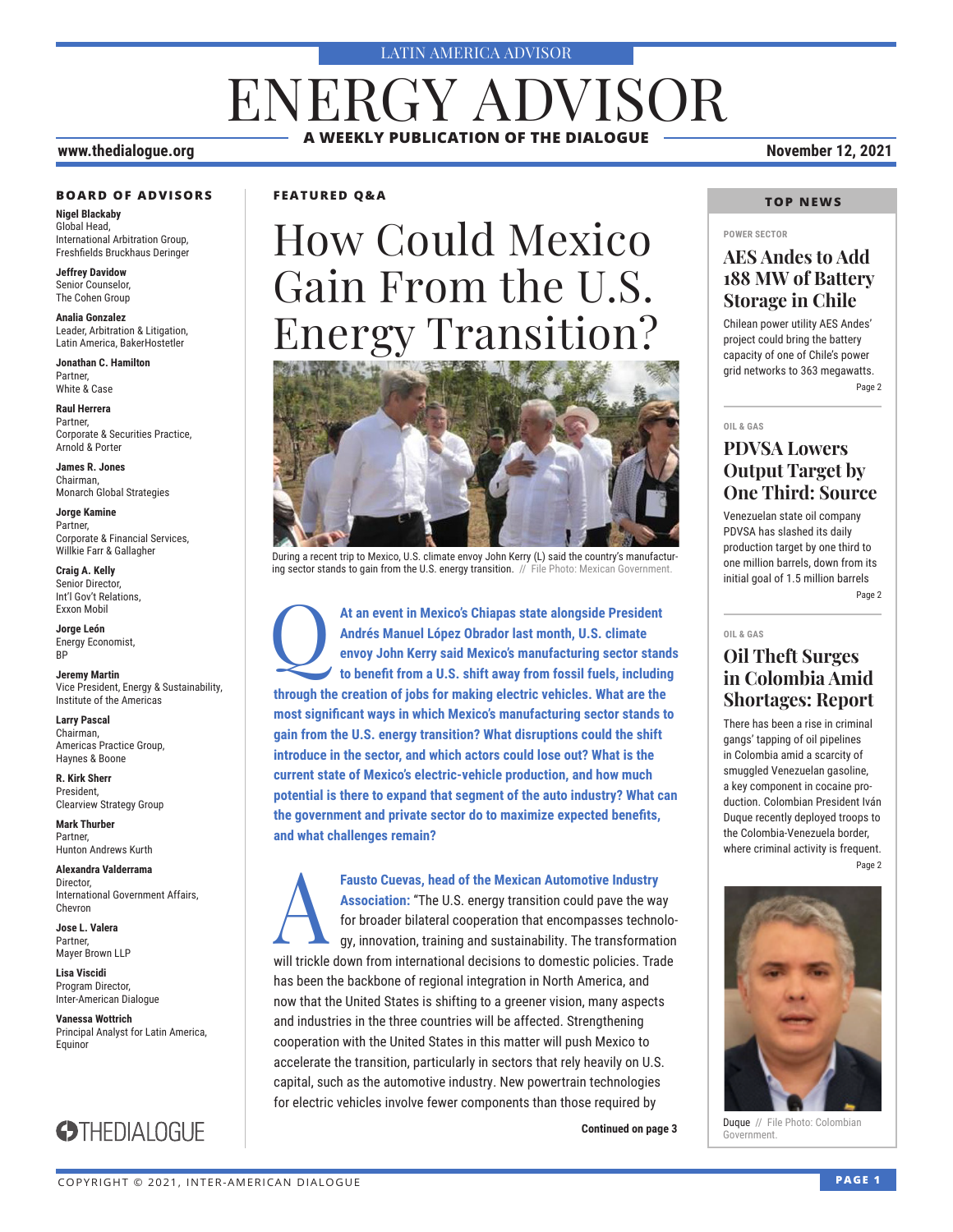#### **OIL AND GAS NEWS**

# PDVSA Lowers Output Target by One-Third: Sources

Venezuelan state oil company PDVSA has slashed its daily production target by one third to one million barrels, down from the 1.5-million-barrel goal announced in January, Bloomberg News reported last Friday, citing a person with direct knowledge of the matter and a company document. In the Orinoco basin, where most of the country's crude is produced, PDVSA lowered its output target to 650,000 barrels from nearly one million previously. The government of President Nicolás Maduro has

### **The company slashed its daily production goal to one million barrels.**

revised production goals three times since setting an ambitious target of two million barrels in January 2020. "Venezuela is beginning to recover—with its own might, with its own effort—the oil production," Maduro said during an interview with Bloomberg News in June. "We have big goals for this year," he added. However, the country's energy sector has been crippled by years of underinvestment and corruption, coupled with tough U.S. sanctions since January 2019. According to the document, PDVSA is now focused on "recovering and stabilizing production" from 2022 to 2025, Bloomberg News reported. Among the company's key objectives are securing a steady flow of oil to supply domestic refineries as well as converting the rest of the oil to commercial grades that are exportable, the document said. The Andean nation has been finding ways to circumvent U.S. sanctions, incorporating Iranian condensate to help dilute its extra-heavy crude into grades suitable for export, Argus Media reported, citing an unnamed PDVSA official. Venezuelan output surpassed

600,000 barrels per day, and it has restarted the PetroCedeño upgrader as well as Petropiar, the country's top-producing joint venture with Chevron, after a brief outage. "The company has been able to deal with high-cost sanctions and has managed to increase crude production modestly, selling FOB crude to a high-risk offtaker, ensuring significant cash flow," Antero Alvarado, managing director at Gas Energy Latin America, told the Energy Advisor in a **[Q&A](http://www.thedialogue.org/wp-content/uploads/2021/08/LEA210806.pdf)** published Aug. 6.

# Oil Theft Surges in Colombia Amid Shortages: Report

There has been a rise in criminal gangs' tapping of oil pipelines in Colombia amid a scarcity of smuggled Venezuelan fuel used in the drug trade, Reuters reported Monday, citing data from Colombian oil-pipeline operator Cenit and tax authorities. Gasoline is a main component in the production of cocaine, but shortages of fuel in Venezuela amid the country's economic crisis have prompted criminal groups to turn to stealing the oil from Colombian pipelines, which they must then refine. Colombian gangs are also reportedly sending the fuel to Venezuela, a reversal of historic smuggling patterns. "Now it's switched," Yessica Prieto, project and investigations director of Colombian energy advocacy group Crudo Transparente, told the wire service. "It's … Colombia mafias, or criminal groups, who are stealing Colombian crude, refining it illegally obviously artisanally—and which crosses the border to Venezuela," Prieto added. In the first half of 2021, thefts of crude from Colombian pipelines, mainly the Caño Limón-Covenas pipeline near the border with Venezuela, have hit a six-year high, according to Cenit data. An average of 3,299 barrels of oil were being stolen per day in Colombia through June 30, higher than the 1,796 barrels per day registered in 2016. Criminal gang activity runs rampant at the Colombia-Venezuela border. Last month, Colombian President Iván Duque deployed a new unit of 14,000 military personnel to Norte de Santander province, where several

#### **NEWS BRIEFS**

### **Brazilian Unit Drives Energias de Portugal's 21% Increase in Net Profit**

EDP-Energias de Portugal, the country's largest utility, on Thursday posted a 21 percent rise in nine-month net profit, which it said was driven in part by strong performance in Brazil, Reuters reported. The Energias do Brasil unit recently posted a 67 percent rise in net profit, riding on the economic recovery from the pandemic and an increase in its customer base, according to the report.

### **Australia's Fortescue to Invest in Green Hydrogen Production in Argentina**

Australia's Fortescue Future Industries will invest \$8.4 billion over the next 10 years to produce green hydrogen in Argentina's Río Negro province, the Argentine government announced last week, Argus Media reported. The company and the administration of President Alberto Fernández formalized the investment plans in a meeting in Glasgow, on the sidelines of the U.N. COP26 climate conference. The deal would be the largest foreign investment in the South American nation in the last 20 years, according to Production Minister Matías Kulfas.

### **AES Andes Planning to Add 188 Megawatts of Battery Storage in Chile**

Chilean power utility AES Andes is planning to install 188 megawatts (MW) of battery storage in Chile in coming years, the group announced on the sidelines of the U.N. COP26 climate conference in Glasgow alongside the Chilean energy minister, Renewables Now reported Tuesday. The battery-based storage capacity in Chile's SEN system, one of the country's three grid networks, is of 175 MW, the ministry said. With AES Andes' project, battery capacity in the SEN could reach 363 MW by 2023, with the possibility to store 1,563 megawatt-hours.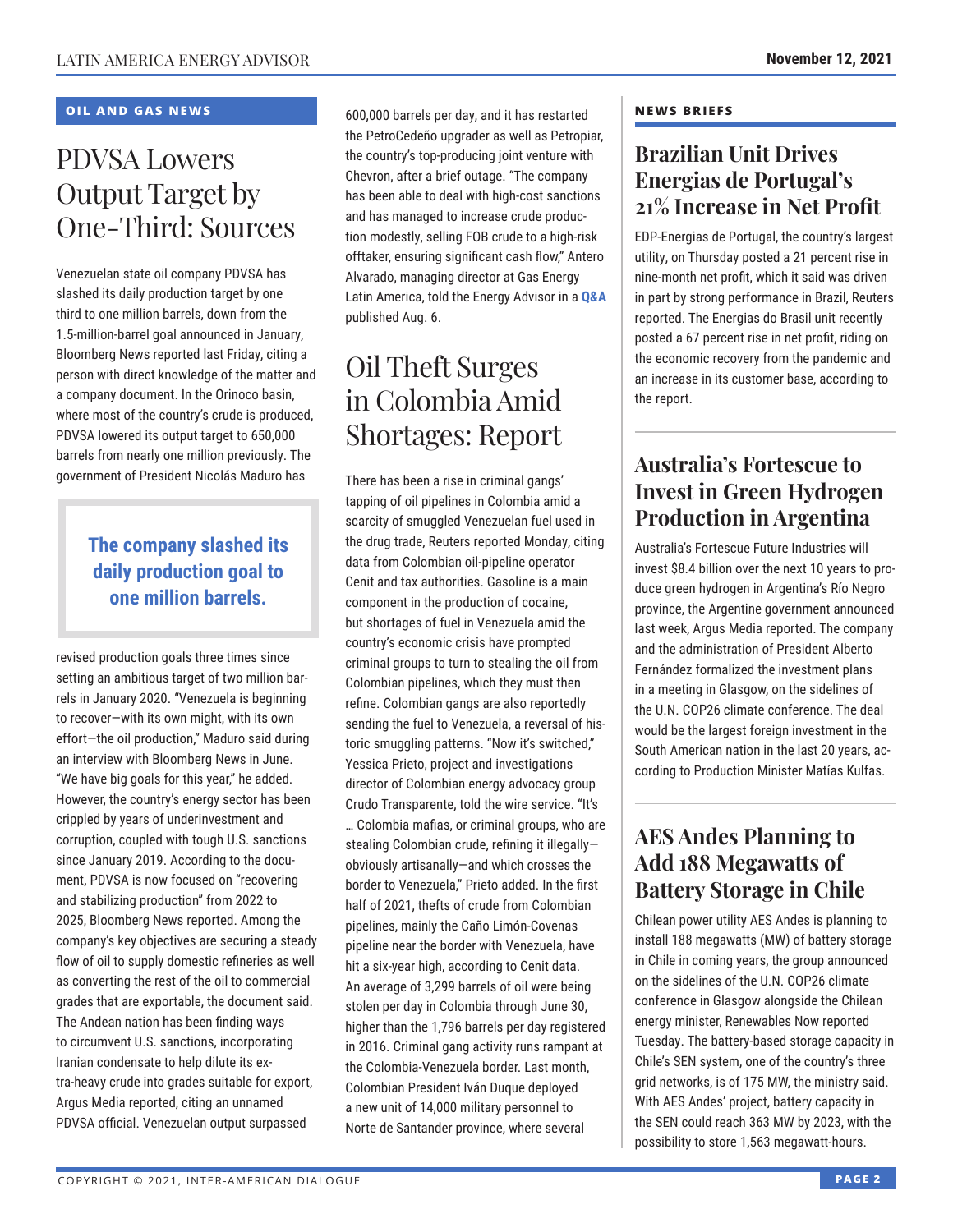armed groups have been fighting for control of cocaine production. [Editor's note: See related **[Q&A](http://www.thedialogue.org/wp-content/uploads/2021/10/LAA211026.pdf)** in the Oct. 26 issue of the daily Advisor.]

# At Least Eight Firms to Participate in Brazilian Auction

At least eight companies are expected to make bids in Brazil's upcoming production-sharing auction for two pre-salt oil fields in the Santos basin known as the Transfer of Rights, Argus Media reported last week. The tender, for excess reserves in the Sepia and Atapu fields, is scheduled for Dec. 17. Among the expected participants, which have pre-qualified according to oil regulator ANP, are U.S. companies Chevron and ExxonMobil, as well as Colombia's Ecopetrol, Brazil's Enauta, Norway's Equinor, Portugal's Galp, Malaysia's Petronas and France's TotalEnergies. The ANP said more requests will be processed later this month. The government has said the award will likely go to a consortium led by Brazilian state oil firm Petrobras. Except for Enauta, all other firms had also been cleared to participate in a November 2019 auction round that attracted 14 companies in total but only drew bids from Petrobras and Chinese state oil firms CNOOC and CNODC, according to the report. The increase in oil prices this year, less uncertainty about compensation payments to Petrobras and a 70 percent decrease in the signing bonuses for the areas are all factors making this round more attractive than the last one, BNamericas reported.

#### **RENEWABLES NEWS**

# Latin American Coalition Reaffirms Renewables Goal

A coalition of more than 10 countries in Latin America and the Caribbean last week during

#### **FEATURED Q&A / Continued from page 1**

internal combustion engine vehicles (ICE), an issue that could severely harm engine parts suppliers located in Mexico if they don't get ready to make the change and become part of the transition, which means there are opportunities to keep on business. There is great potential in Mexico to produce EVs, considering its competitiveness in terms of its global vehicle production share. So far, Ford is already manufacturing electric vehicles in Mexico, and GM has announced a new investment to have an EV plant in Coahuila. There are also some independent EV manufacturers with smaller operations, and some others dedicated to providing fleets for last mile delivery. From the government side, a broad and integral policy to promote the transition to electrification it is not yet clearly defined. There are no incentives to promote the use of EVs, and very few to promote the required infrastructure to support the transition. There is also a need for larger investments on the generation of clean energy from both the private and public sectors, which requires close collaboration to provide better infrastructure and enough energy generation to meet increasing demand."

#### **A**<br> **A**<br> **Energy Advisor board and vice**<br> **president of Energy & Sus-<br>
<b>tainability at the Institute of**<br> **the American "Quaring little president** begins **Energy Advisor board and vice president of Energy & Susthe Americas:** "Surging lithium prices have grabbed headlines. Meanwhile, reports and outlooks from the IEA to Benchmark Mineral Intelligence underscore the exponential growth in demand for critical minerals as the world grapples with climate action and accelerated plans to decarbonize energy matrices. Topping most efforts is electrifying transportation. The world's automakers have committed to EVs with targets for no longer producing internal combustion engines. Among them are GM and Ford, both of which have key facilities in Mexico. Indeed, GM

has already indicated it will produce EVs in Mexico. Unsurprisingly, lithium, a vital component in energy storage technologies, along with other critical minerals in the battery value chain, are increasingly viewed through a geopolitical lens. In this new geopolitics of energy, China has staked a dominant position, particularly over the li-ion battery supply chain. Policymakers and trade officials would be wise to leverage the framework of USMCA, our significant upstream lithium potential, along with the large manufacturing sector along the Mexico-U.S. border and the highly competitive automotive sector, to create a modern battery economy and supply chain. One that supports and enhances economic opportunities while also serving as an important step to reduce China's dominance. More specifically, marrying California's EV market and segments of the battery value chain with new market participants and manufacturing on the border with Baja California and Sonora can create a cornerstone for North America as a lithium-ion battery hub. Beyond clawing back control of the battery supply chain from China, it will help reduce manufacturing costs, production and delivery time, and stimulate the economies of North America, providing the green jobs that the Biden administration touts."

Antonio Ortiz-Mena, senior vice<br>
president at Albright Stone-<br>
bridge Group: "The move toward<br>
nearshoring and the U.S. shift **president at Albright Stonebridge Group:** "The move toward away from fossil fuels can help reconfigure Mexico's manufacturing sector, including the production of electric vehicles (EVs), but there are countervailing forces that will dampen this opportunity. The Biden administration has sought to strengthen supply chains in four critical products: semiconductor manufacturing, large capacity batteries, critical minerals and materials, and pharmaceuticals; three of these products are related to EVs, and the U.S. preference will be for domestic production whenever feasible. The worker-centric U.S. trade policy and pressure from unions such as the United Auto Workers, which called a recent GM announcement regarding EV production in Mexico a 'slap **Continued on page 6**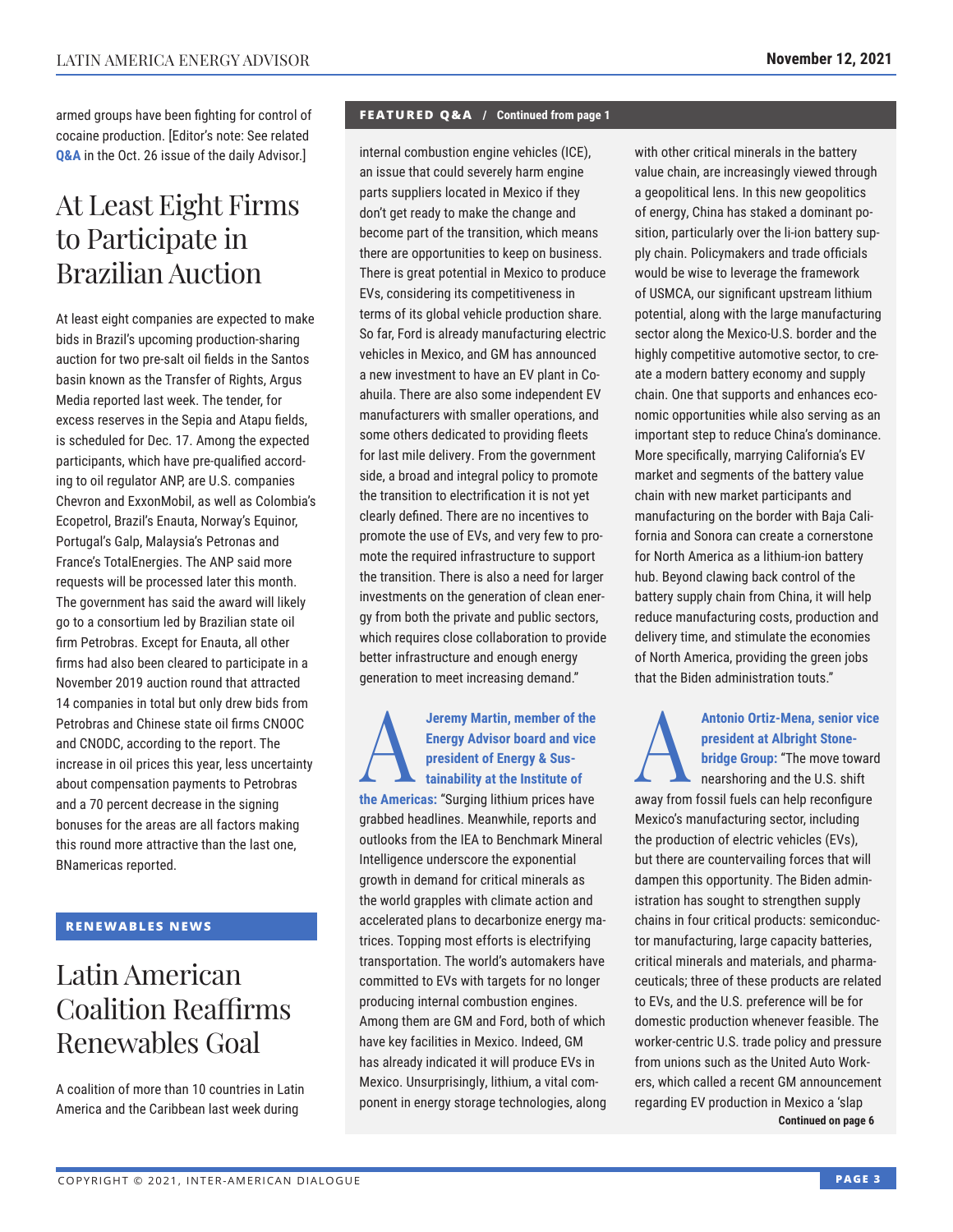the U.N. COP26 climate conference reaffirmed its commitment to raising the regional share of renewables in the power generation mix to 70 percent by 2030, Argus Media reported. The so-called Relac initiative seeks to achieve an installed capacity of at least 70 percent in the region's power mix in 2030, with each country responsible for contributing to the aggregated target according with its own national commitments, according to the report. Governments participating in the initiative include Bolivia, Chile, Colombia, Costa Rica, the Dominican Republic, Ecuador, Guatemala, Haiti, Honduras, Paraguay, Peru and Uruguay, according to a statement by the U.N. Development Program. The administration of U.S. President Joe Biden is working with the Inter-American Development Bank, the Latin America Energy Organization (Olade) and the Global Power System Transformation Consortium to support the region's energy transition. "Expanded U.S. support through the Low Emission Development Strategies Global Partnership and the U.S. National Renewable Energy Laboratory will center on peer learning and training on policies and technical measures for achieving high levels of renewable energy grid integration," the White House said in a statement earlier this year. [Editor's note: See related **Q&A** about COP26 in Wednesday's issue of t[he daily La](http://www.thedialogue.org/wp-content/uploads/2021/11/LAA211110.pdf)tin America Advisor.]

#### **POLITICAL NEWS**

# Nicaragua's Ortega Coasts to Victory in 'Sham' Election

As expected, President Daniel Ortega coasted to victory in Sunday's presidential election in Nicaragua, a vote that came amid a five-month crackdown in which Ortega's government imprisoned or forced into exile virtually any candidate who could mount a serious challenge to him. Critics have dismissed the five little-known candidates who were listed on the ballot alongside Ortega as loyalists to his government, France 24 reported. With roughly half

## **SUBSCRIBER NOTICE**

# Analia Gonzalez Joins the Energy Advisor Board

We are pleased to announce that Analia Gonzalez has joined the Board of Advisors of the Dialogue's weekly Energy Advisor.

Gonzalez is the leader of BakerHostetler's Latin America Arbitration and Litigation team. Her expertise is in international arbitration and litigation, with a focus on investment and commercial arbitrations.



**Gonzalez** // File Photo: BakerHostetler.

Much of her work relates to investment and trade in Latin

America, with particular focus on energy, the environment, natural resources, public health, infrastructure, and trade and customs compliance matters.

Gonzalez has represented clients before numerous arbitral tribunals, including the International Centre for Settlement of Investment Disputes (ICSID), the International Chamber of Commerce (ICC) and the International Court of Justice (ICJ), as well as in ad hoc arbitrations under the United Nations Commission on International Trade Law (UNCITRAL). She has also served as an arbitrator in a commercial arbitration under the auspices of the International Court of Arbitration of the ICC.

Gonzalez previously worked as a consultant at the Inter-American Development Bank. She has an LL.M degree from The George Washington University Law School, as well as a J.D. equivalent and an LL.B from the University of the Republic of Uruguay Law School.

the ballots counted, a preliminary tally gave about 75 percent of the vote to Ortega's Sandinista alliance, Reuters reported. In rejecting the results, the European Union said the elections "complete the conversion of Nicaragua into an autocratic regime." In a statement released Sunday by the White House, U.S. President Joe Biden said Ortega and his wife and vice president, Rosario Murillo, had orchestrated "a pantomime election that was neither free nor fair, and most certainly not democratic." Biden added, "Long unpopular and now without a democratic mandate, the Ortega and Murillo family now rule Nicaragua as autocrats, no different from the Somoza family that Ortega and the Sandinistas fought four decades ago." Major protests against Ortega' government erupted in April 2018, and at least 300 people were killed in the government crackdown on dissent that followed, Reuters reported. More than 150 people connected to the protests remain jailed, the wire service reported, citing human right organizations. This year, Nicaraguan authorities have arrested 37 additional government opponents on alleged conspiracy and treason charges, while the country's Supreme Electoral Council stripped the legal status of three political parties and Congress took the same action against 45 civil society groups, including six foreign-based nongovernmental organizations, Reuters reported. "Every day that Daniel Ortega and Rosario Murillo are in power, they hurt the people of Nicaragua," Lucía Pineda Ubau, journalist at 100% Noticias in Nicaragua, told the daily Latin America Advisor in a **Q&A** published Nov. 5. "Without freedom ther[e is no dem](http://www.thedialogue.org/wp-content/uploads/2021/11/LAA211105.pdf)ocracy. They intend to continue with the Cuban model, imprisoning all of Nicaragua." Referring to his opponents, Ortega on Sunday said, "This day we are standing up to those who promote terrorism, finance war, to those who sow terror, death," France 24 reported.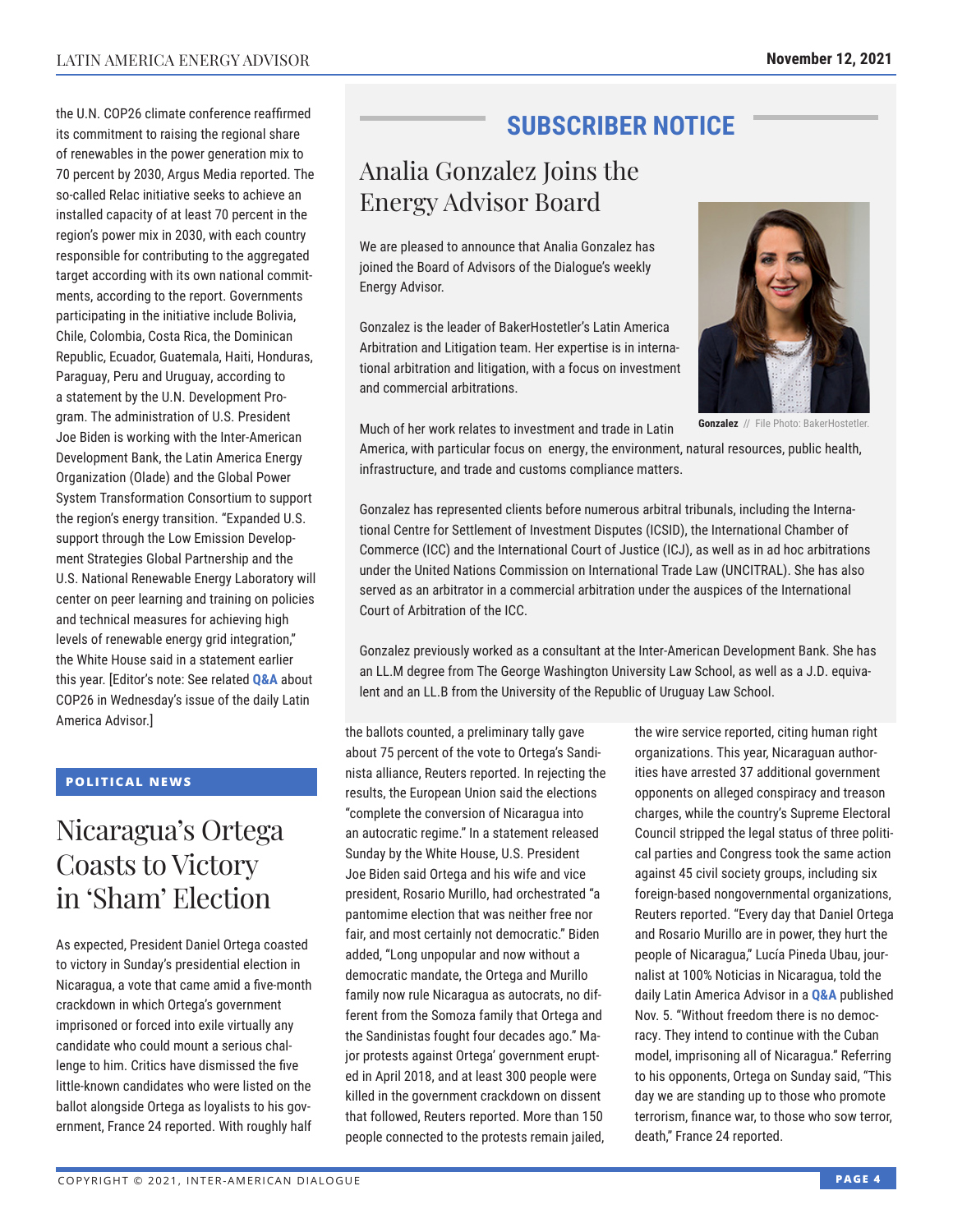#### **NEWS BRIEFS**

### **Biden, López Obrador, Trudeau to Meet Next Week in Washington**

U.S. President Joe Biden, Mexican President Andrés Manuel López Obrador and Canadian Prime Minister Justin Trudeau will hold their first in-person meeting in Washington on Nov. 18, Mexico's foreign minister announced on Wednesday. It will be the countries' first such summit in five years. The leaders plan to address issues including the Covid-19 pandemic and North American supply chains, Mexican Foreign Minister Marcelo Ebrard said. [Editor's note: See related **[Q&A](http://www.thedialogue.org/wp-content/uploads/2021/01/LAA210108.pdf)** in the Jan. 8 issue of the daily Advisor.]

### **Spanish Court Approves Extradition to U.S. of Chávez's Security Chief**

Spain's National Court on Wednesday decided to extradite the former security chief of late Venezuelan President Hugo Chávez to the United States on money laundering charges as well as charges of belonging to a criminal organization linked to bribes amounting to hundreds of millions of dollars, the Associated Press reported. Adrián Velásquez stands accused of receiving the bribes alongside his wife Claudia Díaz, the country's former treasurer. The two have denied wrongdoing.

### **Honduras' Hernández to Visit Taiwan**

Outgoing Honduran President Juan Orlando Hernández is planning to visit Taiwan, Reuters reported Thursday, citing the island's foreign ministry. It was unclear when the visit would take place. Honduras is among just 15 countries that have formal diplomatic relations with Taiwan, which China claims as its territory. Honduras' presidential election is scheduled for Nov. 28, and the main opposition party has said that it would establish relations with China instead if it wins.

# Piñera Impeachment Measure Advances in Chile's Congress

The lower chamber of Chile's Congress on Tuesday approved a measure to proceed with an impeachment effort against President Sebastián Piñera, La Tercera reported. The attempt to remove Piñera from office began after alleged irregularities over the sale of a mining firm came to light after the recent leak of a cache of documents known as the Pandora Papers, which involve politicians and businesspeople from several countries. The vote in Chile's lower house followed nearly 22 hours of debate, Reuters reported. The lower house passed the measure with the minimum 78 votes needed for passage, along with 67 votes against the measure and three abstentions. It now moves to the Senate, where it would need two-thirds support of the chamber's 43 members in order to remove him from office, Reuters reported. The Senate is to consider the measure just days before the Nov. 21 presidential election in which Chileans are to select Piñera's successor, EFE reported. The allegations against Piñera involve a deal surrounding the sale in 2010 of the Dominga copper and iron mine. At the time, Piñera was in his first term as president. The mine was sold to a childhood friend of the president's via a Piñera family firm that was listed in the British Virgin Islands, EFE reported. The leak of the information led to controversy amid suggestions that the deal was contingent on a favorable regulatory situation, Reuters reported. Courts had previously examined the deal and dismissed the case in 2017. Piñera has rejected suggestions of wrongdoing or irregularities related to the sale. During a six-hour speech Monday to lawmakers, the president's attorney, Jorge Gálvez, defended Piñera's actions. "With what we have experienced today and the way in which the accusation was prepared, improvised for the purpose of planting its discussion a few days before an election, how can we not understand that politics is an activity that has a bad reputation," said Gálvez, EFE reported. The impeachment effort is the second such action against him. In 2019, lawmakers launched a

failed attempt to remove him from office over allegations of human rights violations, which he denied, during a clampdown on massive protests. [Editor's note: See related **[Q&A](http://www.thedialogue.org/wp-content/uploads/2021/10/LAA211019.pdf)** in the Oct. 19 issue of the daily Advisor.]

#### **ECONOMIC NEWS**

# Mexico's López Obrador Proposes Anti-Poverty Plan

Mexican President Andrés Manuel López Obrador has proposed a global plan aimed at lifting about 750 million people out of poverty, saying during a speech at the U.N. Security Council in New York that wealthy people and corporations would largely finance the effort, Al Jazeera reported. López Obrador on Tuesday presided over the council, where Mexico is serving a two-year term and holds the presidency this

> **Today is the time to act against marginalization..." — Andrés Manuel López Obrador**

month. It is the leftist president's second official trip abroad since taking office in 2018. López Obrador said the plan would provide "a dignified life" to the world's poorest thanks to contributions from the thousand richest people, the thousand largest private corporations and the 20 major economies of the world, the Associated Press reported. The president said the plan could generate \$1 trillion annually, which he said should go directly to the world's poorest people "without any intermediaries, through a card or personalized electronic wallet," the AP reported. "Never in the history of this organization has something substantial been really done for the benefit of the poor, but it is never too late to do justice," he said during his address, Al Jazeera reported. "Today is the time to act against marginalization, addressing the causes and not only the consequences," he added.